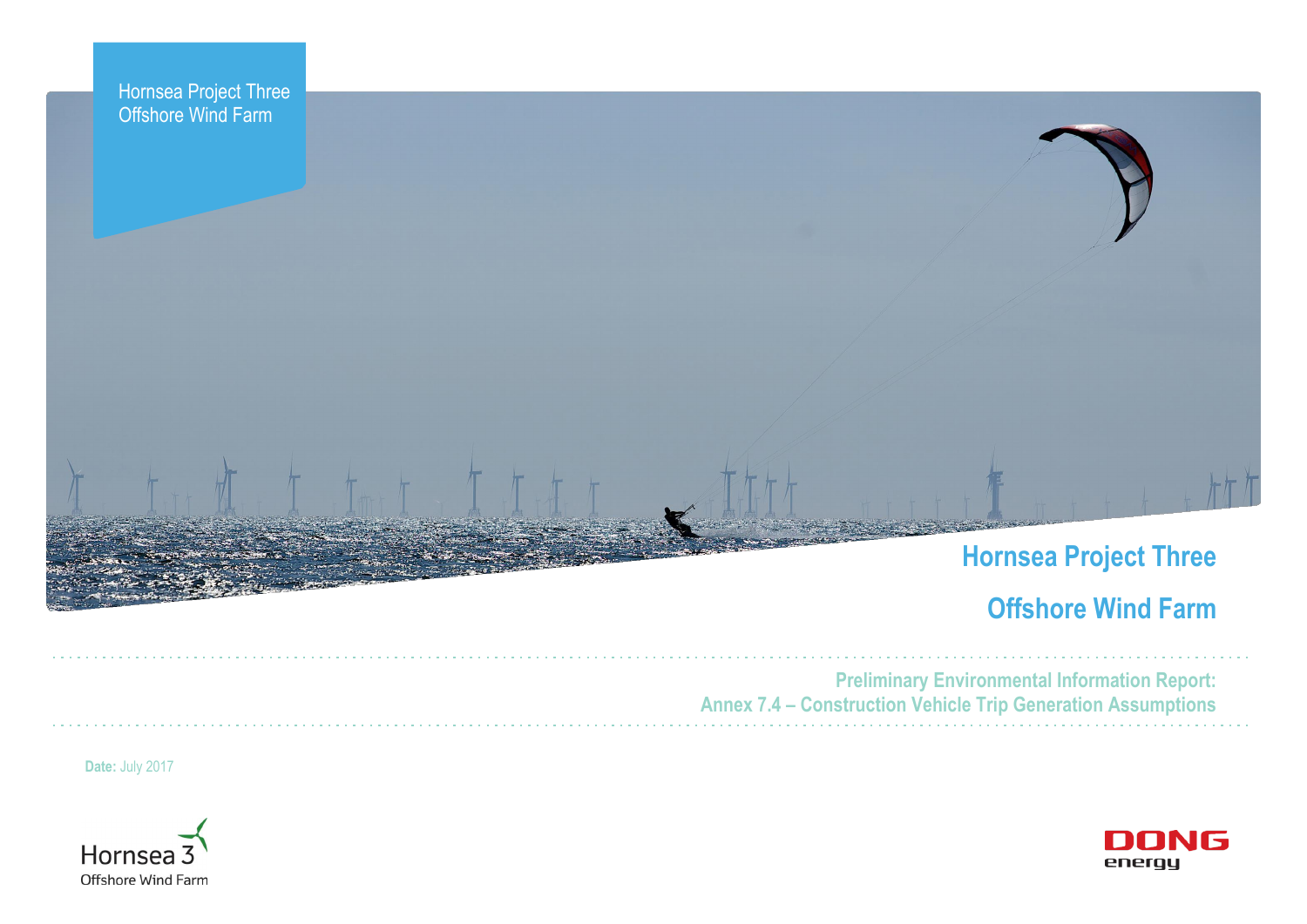### Annex 7.4: Construction Vehicle Trip Generation Assumptions Preliminary Environmental Information Report July 2017





**Environmental Impact Assessment** 

**Preliminary Environmental Information Report**

**Volume 6**

**Annex 7.3 – Construction Vehicle Trip Generation Assumptions**

Report Number: P6.6.7.4

Front cover picture: Kite surfer near one of DONG Energy's UK offshore wind farms © DONG Energy Hornsea Project Three (UK) Ltd., 2016.

Version: Final

Date: July 2017

This report is also downloadable from the Hornsea Project Three offshore wind farm website at: [www.dongenergy.co.uk/hornseaproject3](http://www.dongenergy.co.uk/hornseaproject3)

DONG Energy Power (UK) Ltd.

5 Howick Place,

London, SW1P 1WG

© DONG Energy Power (UK) Ltd. 2017. All rights reserved

**Liability**

This report has been prepared by RPS, with all reasonable skill, care and diligence within the terms of their contracts with DONG Energy Power (UK) Ltd.

Prepared by: RPS

Checked by: Jennifer Brack and Andrew Guyton

Accepted by: Sophie Banham

Approved by: Sophie Banham

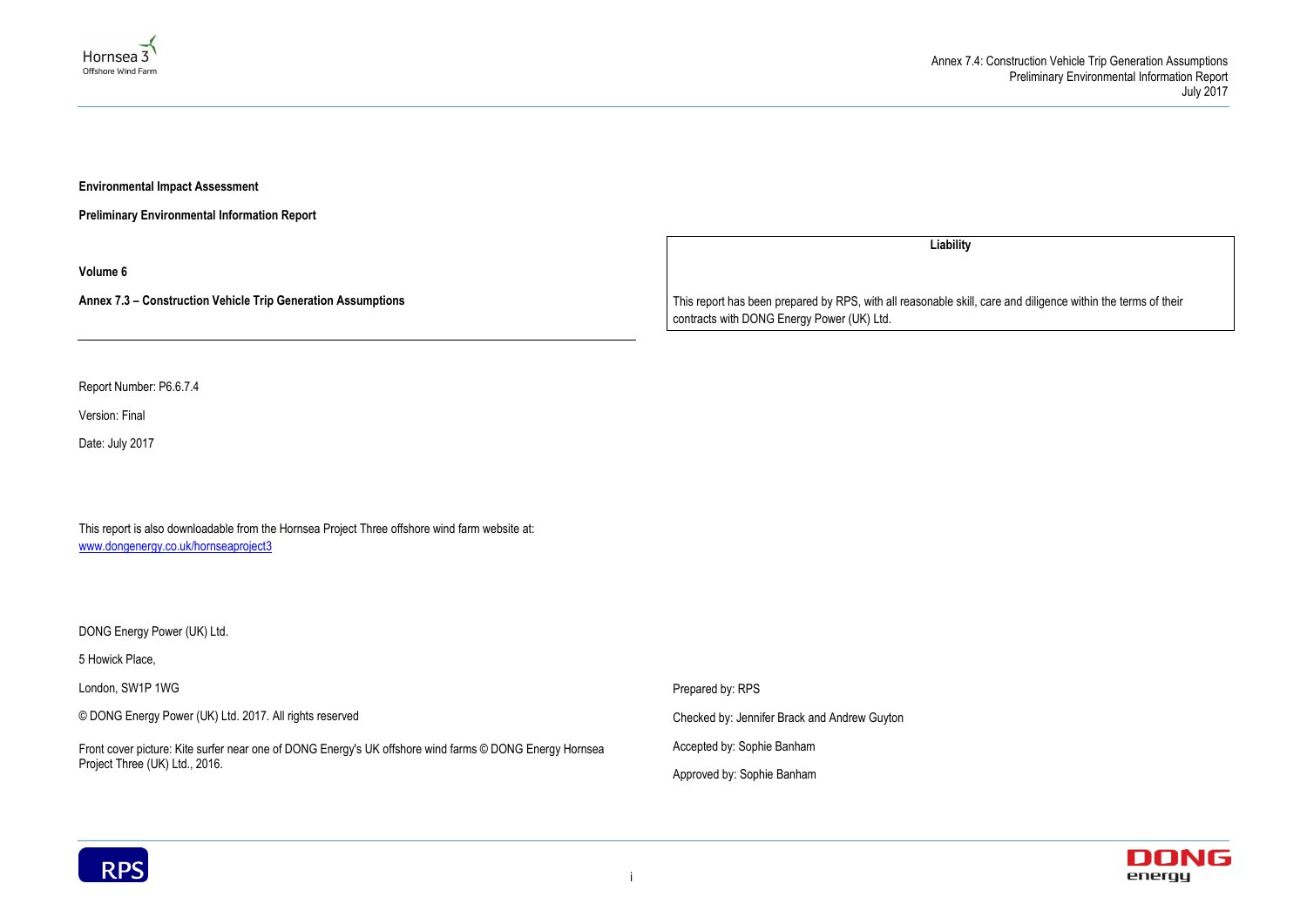Annex 7.4: Construction Vehicle Trip Generation Assumptions Preliminary Environmental Information Report July 2017





## **List of Tables**

Table 1: [Construction Vehicle Trip Generation Assumptions.](#page-3-0) ............................................................................3

# **Summary**

This annex provides assumptions that have been used to calculate construction vehicle trip generation projections, as set out in volume 3, chapter 7: Traffic and Transport.

# **Units**

| Unit           | <b>Description</b>     |
|----------------|------------------------|
| ft             | Feet (distance)        |
| km             | Kilometre (distance)   |
| m              | Metre (distance)       |
| m <sup>2</sup> | Metres squared (area)  |
| m <sup>3</sup> | Metres cubed (volume)  |
| mm             | Millimetre (distance)  |
| mph            | Miles per hour (speed) |
|                | Tonne (weight)         |